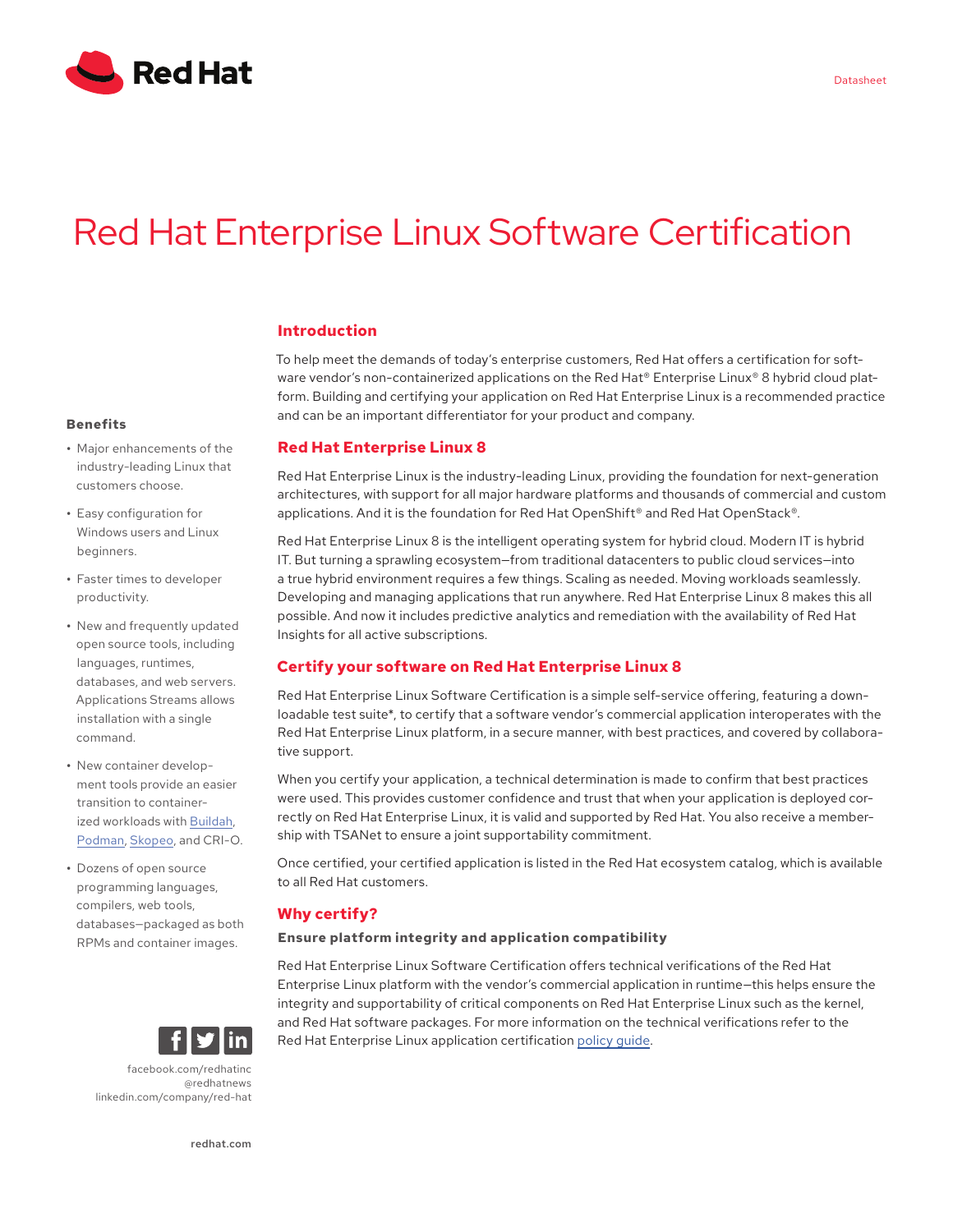

"*Our strategic collaboration with Red Hat and our certification of Red Hat Enterprise Linux 8 enables Couchbase to help deliver true hybrid and multicloud deployment flexibility for business-critical applications."*

#### **Greater market awareness**

In addition to boosting trust in your product, Linux Software Certification gives technology partners access to go-to-market benefits and resources like:

- **•** Publication in the Red Hat ecosystem catalog.
- **•** Rights to use the Red Hat Certified technology logo.
- **•** Qualification for co-branded marketing materials.
- **•** Qualification for joint go-to-market initiatives.

## **Key benefits of Red Hat Enterprise Linux 8**

- **•** Provides on-premise tooling to verify key components of supportability and best practices.
- **•** No financial cost to Red Hat partner—enablement through easily obtained NFR subscription.
- **•** Enables a secure and consistent foundation across all modern deployment models.
- **•** Adds credibility to the enterprise market through technical verifications.
- **•** Provides assurances that come with the establishment of a supportability structure through TSANet.org.
- **•** Certified applications are published and promoted in the Red Hat ecosystem catalog.
- **•** Provides an important foundational step toward enabling and adopting containerized workload.

## **A simple process to certify**

The certification process is designed to be straightforward and requires minimal partner resources and time.

Step 1: Join Partner Connect at connect.redhat.com.

Step 2: Complete the project checklist.

Step 3: Execute test suite and submit the results to Red Hat for review and/or approval.

Step 4: Once approved, your certified software application is published in the Red Hat ecosystem catalog. Red Hat will publish the certified application listing to the Red Hat catalog, which reaches a wide range of customer markets showcasing the certified application.

#### **Resources**

- **•** Visit Connect.redhat.com to become a partner and learn about the certification offering.
- **•** Download the Red Hat Enterprise Linux Certification Policy Guide.
- **•** Download the Red Hat Enterprise Linux Certification Workflow Guide.
- **•** Need help building applications on Red Hat Enterprise Linux? Leverage the Developer Program.

\* Please note the partner's application testing including unit test, system test, QA testing, and/or any other testing directly responsible for the quality of the partner's product is the responsibility of the partner. Direct support of the partner's application also the partner's responsibility. Certification test suite tooling does not include explicit or implicit application testing in any manner.

**Ravi Mayuram,**  vice president of engineering, Couchbase